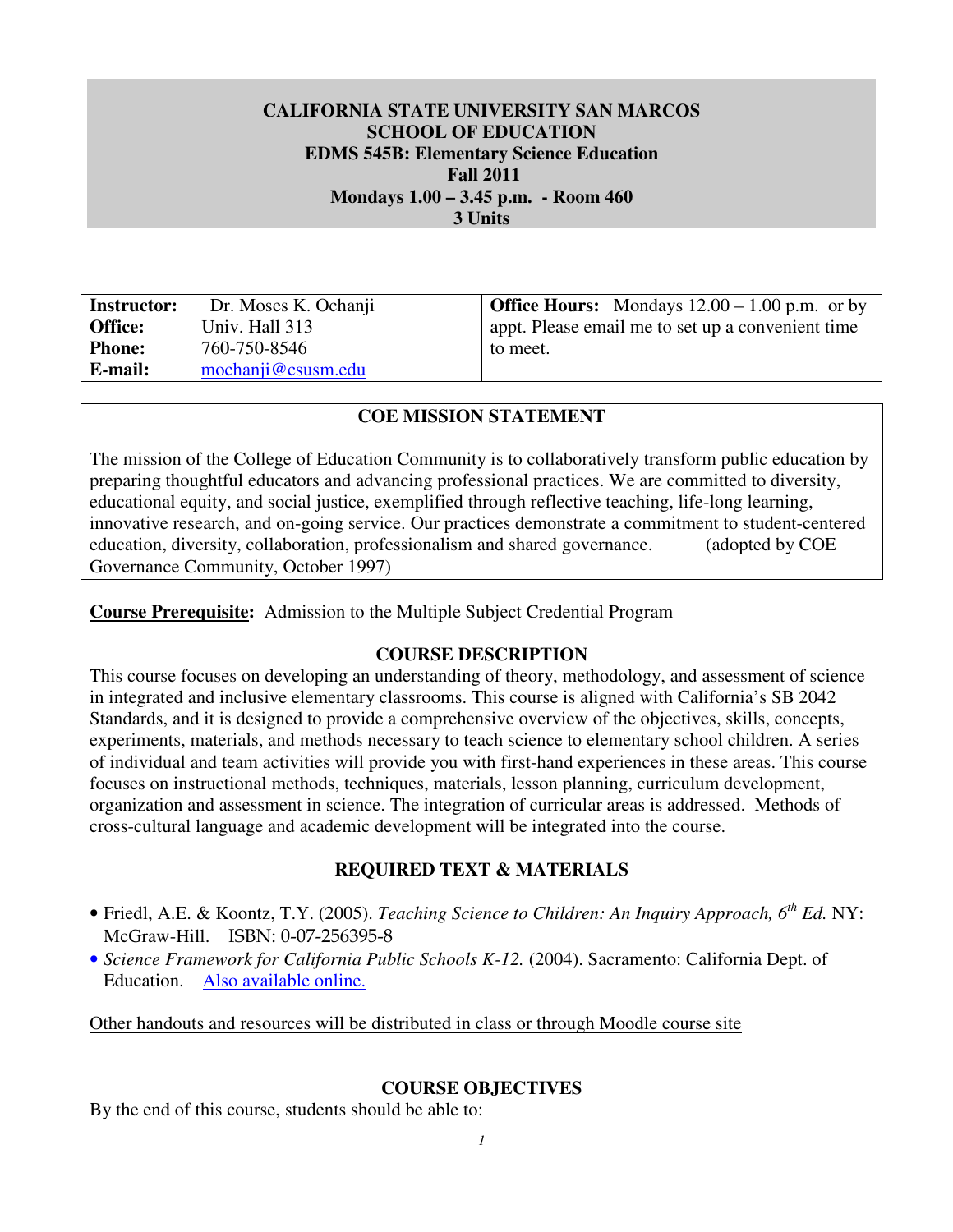- 1. Demonstrate proficiency with inquiry skills of observing, measuring, inferring, classifying, predicting, verifying predictions, hypothesizing, isolating variables, interpreting data, and experimenting.
- 2. ancillary materials) appropriate for elementary school children. Identify exemplary materials (curriculum kits, science programs, textbooks, equipment, technology,
- 3. Demonstrate knowledge and understanding of the California Science Framework, the California Science Content Standards, and the National Science Education Standards.
- 4. Demonstrate an understanding of the physical, earth and life science concepts included in the K-8 California Science Content Standards and how to design lessons to teach the concepts.
- 5. their connection/application to science content standards. Demonstrate an understanding of the Health Education Standards for California Public Schools and
- 6. Use the Learning Cycle model of instruction to teach science in a contemporary manner.
- 7. Demonstrate the use of technology in elementary science teaching and learning.
- 8. Demonstrate confidence in leading and performing investigations designed to teach science concepts, science process skills, and scientific attitudes.
- 9. Use authentic methods of assessment to evaluate learning of science concepts and processes.
- 10. Practice strategies to include all students in science (linguistically and culturally diverse, students with disabilities and other students with special needs).

# **INFUSED COMPETENCIES**

## **Special Education**

 Consistent with the intent to offer a seamless teaching credential in the College of Education, this course will demonstrate the collaborative infusion of special education competencies that reflect inclusive educational practices.

# **Authorization to Teach English Learners**

 This credential program has been specifically designed to prepare teachers for the diversity of languages often encountered in California public school classrooms. The authorization to teach English learners is met through the infusion of content and experiences within the credential program, as well as additional coursework. Students successfully completing this program receive a credential with authorization to teach English learners.

(Approved by CCTC in SB 2042 Program Standards, August 2002)

# **Technology**

 This course infuses technology competencies to prepare candidates to use technologies, emphasizing their use in both teaching practice and student learning. Students are expected to demonstrate competency in the use of various forms of technology (i.e. word processing, electronic mail, Moodle, use of the Internet, and/or multimedia presentations). Specific requirements for course assignments with regard to technology are at the discretion of the instructor. Most assignments will be submitted in hard copy to the instructor, and some specific assignments will also be submitted electronically on Moodle. Keep a digital copy of all assignments for use in your teaching portfolio. You must use your Moodle email account for this class. The best way to contact me is by Moodle e-mail.

# **STUDENT LEARNING OUTCOMES**

# **Teacher Performance Expectation (TPE) Competencies**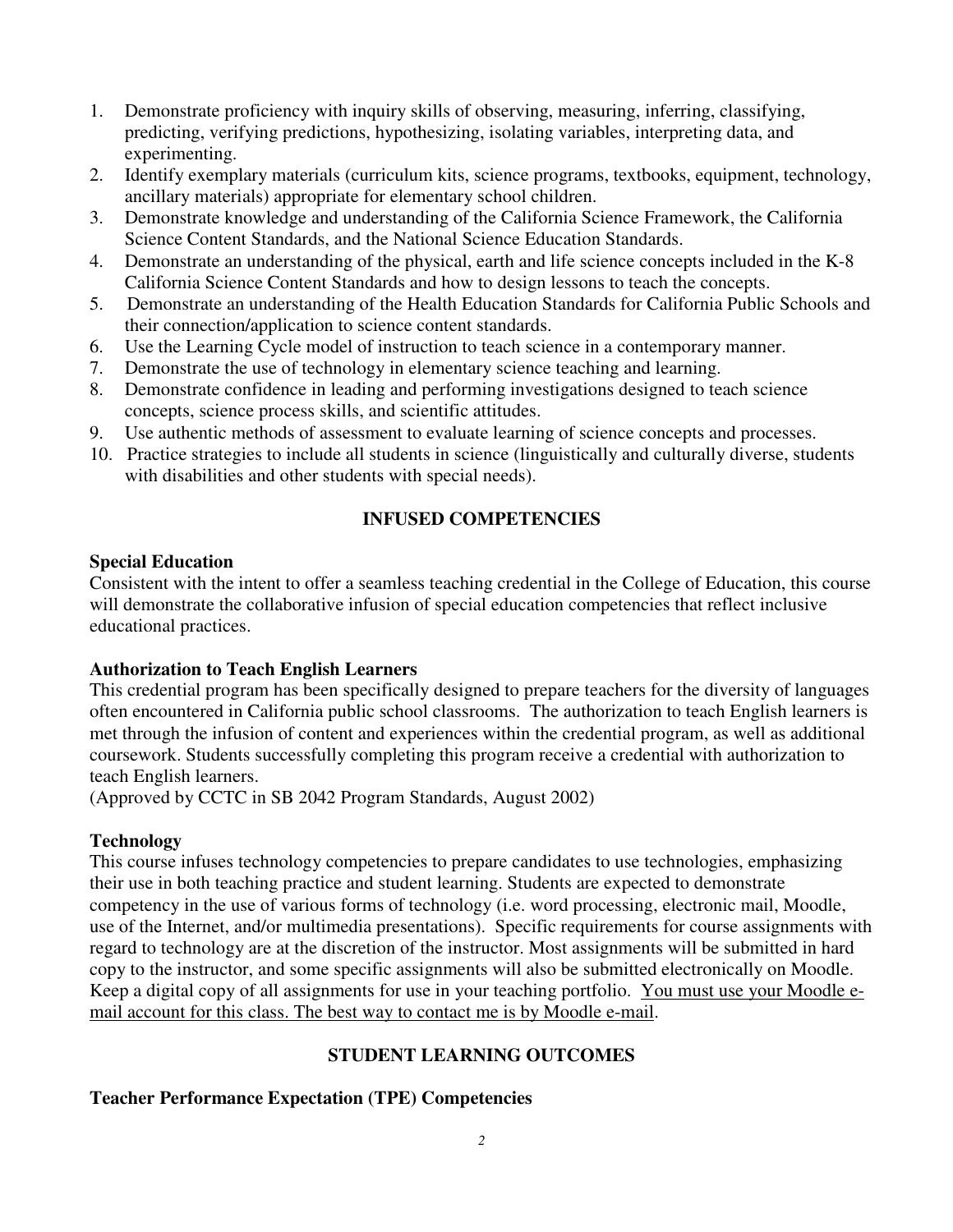The course objectives, assignments, and assessments have been aligned with the CTC standards for the Multiple Subject Credential. This course is designed to help teachers seeking a California teaching credential to develop the skills, knowledge, and attitudes necessary to assist schools and districts in implementing effective programs for all students. The successful candidate will be able to merge theory and practice in order to realize a comprehensive and extensive educational program for all students.

# **TPE Primary Emphases in EDMS 545**:

- TPE 1a-Subject Specific Pedagogical Skills for MS Teaching Assignments (Science)
- TPE 5-Student Engagement

## **TPE Secondary Emphases in EDMS 545**:

- TPE 4-Making Content Accessible TPE 7-Teaching English Learners
- 
- 
- TPE 9-Instructional Planning TPE 14-Educational Technology in Teaching

## and Learning

## **California Teacher Performance Assessment (CalTPA)**

 Beginning July 1, 2008 all California credential candidates must successfully complete a state-approved system of teacher performance assessment (TPA), to be embedded in the credential program of preparation. At CSUSM this assessment system is called the CalTPA or the TPA for short.

 To assist your successful completion of the TPA, a series of informational seminars are offered over the course of the program. TPA related questions and logistical concerns are to be addressed during the seminars. Your attendance of TPA seminars will greatly contribute to your success on the assessment.

 Additionally, SOE classes use common pedagogical language, lesson plans (lesson designs), and unit plans (unit designs) in order to support and ensure your success on the TPA and more importantly, in your credential program.

 The CalTPA Candidate Handbook, TPA seminar schedule, and other TPA support materials can be found on the SOE website provided at the website provided: http://www.csusm.edu/coe/CalTPA/CalTPA.html

# **COURSE POLICIES AND REQUIREMENTS**

## **Attendance Policy**

 Due to the dynamic and interactive nature of courses in the College of Education, all students are expected to attend all classes and participate actively. At a minimum, students must attend more than 80% of class time, or s/he may not receive a passing grade for the course at the discretion of the instructor. Individual instructors may adopt more stringent attendance requirements. Should the student have extenuating circumstances, s/he should contact the instructor as soon as possible.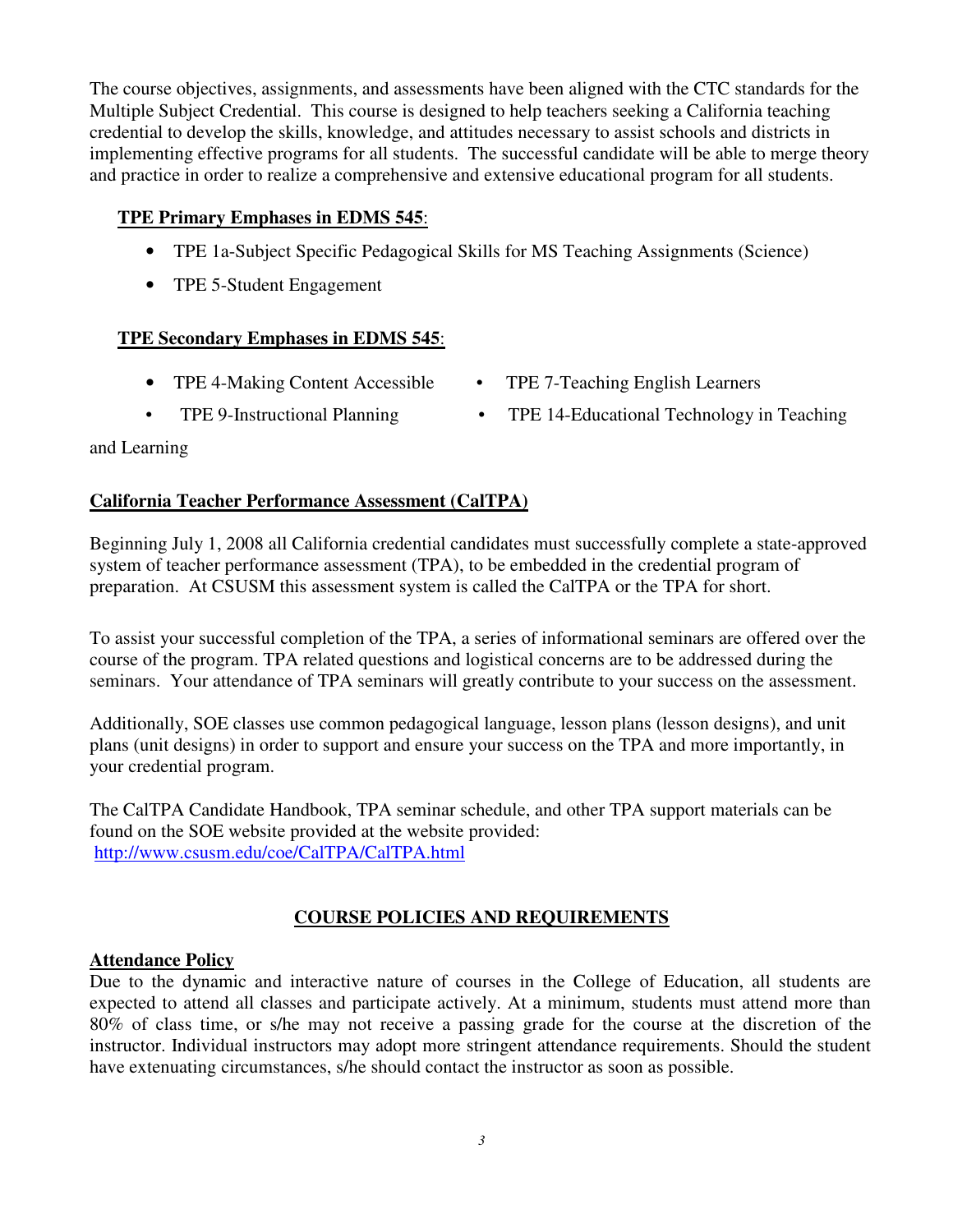For this class, each class session that you are absent from class drops your maximum final grade by 5% points. Late arrivals and early departures will affect your final grade as well. For each late arrival or early departure you will lose 2% points. A make-up assignment will be available for up to two classes (10% points). This means that if you are absent twice and complete a makeup assignment and earn full credit points on this assignment, you may not be penalized on attendance. The makeup assignment applies to **ALL** absences excused or otherwise. Absences do not change assignment due dates.

#### **Writing Requirement**

 In keeping with the All-University Writing Requirement, all courses must have a writing component of at least 2,500 words (approximately 10 pages), which can be administered in a variety of ways.

## **Computer Use During Class Sessions**

 You are welcome to use a laptop computer in class when working on class assignments, for example. However, you will need to save checking email or other personal computer use for time outside of class. Most students find it disruptive when they are focusing on class activities or listening to presentations and can hear keyboarding in the classroom. Please be considerate of your instructor and peers in this regard. It is greatly appreciated by all!

### **Cell Phones**

Please turn off your cell phone before the start of each class. In addition, there will be no texting during class. It is unprofessional for teachers to use their cell phone during meetings with peers or during professional development activities (our class is considered professional development!)

### **Person-First Language**

 Use "person-first" language in all written and oral assignments and discussions (e.g., "student with autism" rather than "autistic student"). Disabilities are not persons and they do not define persons, so do not replace person-nouns with disability-nouns. Further, emphasize the person, not the disability, by putting the person-noun first.

## **Students With Disabilities Requiring Reasonable Accommodations**

 Students are approved for services through the Disabled Student Services Office (DSS). This office is located in Craven Hall 4300, and can be contacted by phone at (760) 750-4905, or TTY (760) 750-4909. Students authorized by DSS to receive reasonable accommodations should meet with their instructor during office hours or, in order to ensure confidentiality, in a more private setting.

#### **CSUSM Academic Honesty Policy**

 "Students will be expected to adhere to standards of academic honesty and integrity, as outlined in the Student Academic Honesty Policy in the CSUSM University Catalog. All written work and oral assignments must be original work. All ideas/materials that are borrowed from other sources must have appropriate references to the original sources. Any quoted material should give credit to the source and be punctuated with quotation marks.

 Students are responsible for honest completion of their work including examinations. There will be no tolerance for infractions. If you believe there has been an infraction by someone in the class, please bring it to the instructor's attention. The instructor reserves the right to discipline any student for academic dishonesty in accordance with the general rules and regulations of the university. Disciplinary action may include the lowering of grades and/or the assignment of a failing grade for an exam,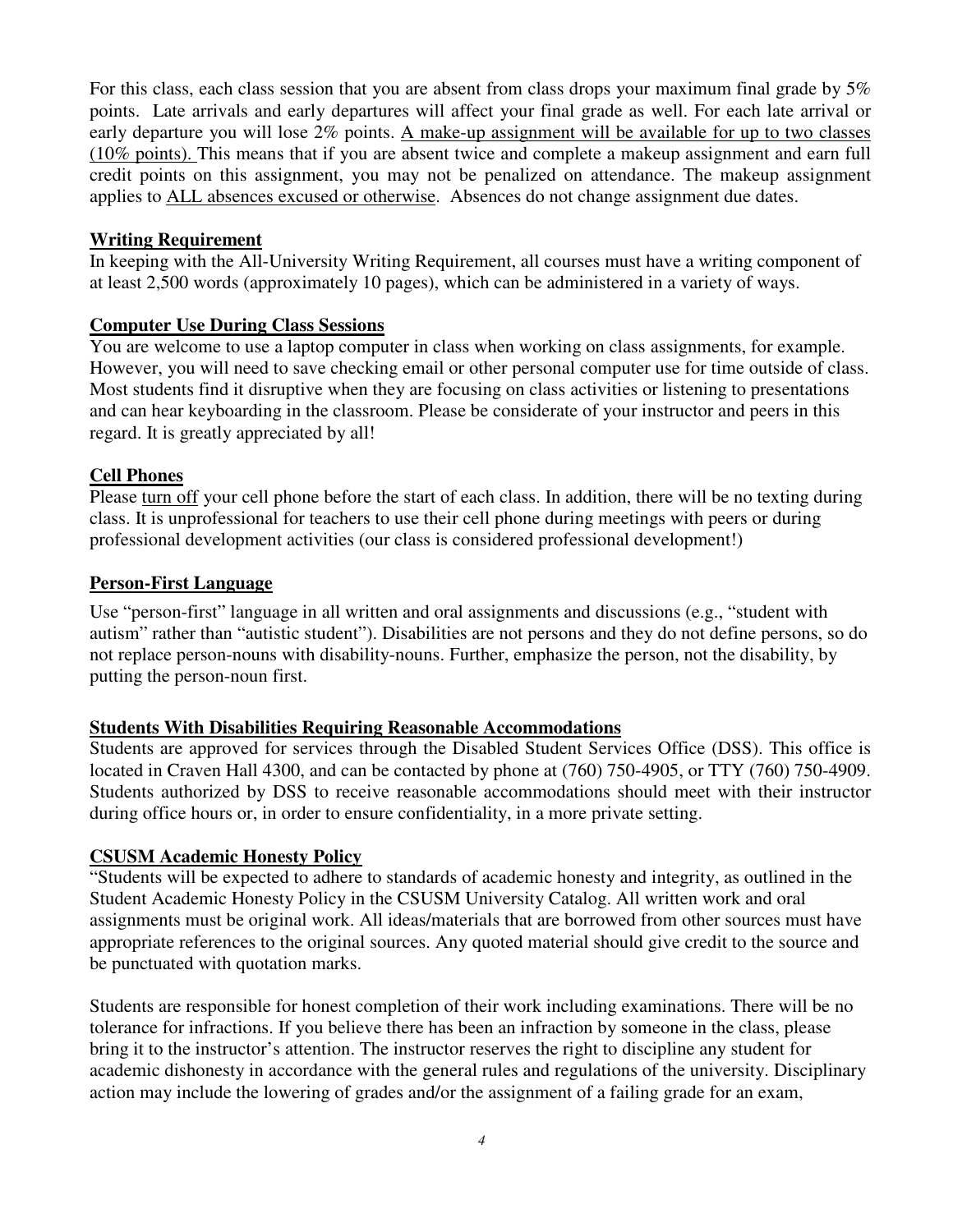assignment, or the class as a whole." In addition, all incidents of academic dishonesty will be reported to the Dean of Students.

## **Plagiarism**

 It is expected that each student will do his/her own work, and contribute equally to group projects and processes. Plagiarism or cheating is unacceptable under any circumstances. If you are in doubt about whether your work is paraphrased or plagiarized, see the Plagiarism Prevention for Students website http://library.csusm.edu/plagiarism/index.html. If there are questions about academic honesty, please consult the University catalog.

### **COURSE TOPICS OUTLINE**

- The Nature of Science
- $\mathcal F$  The Learning Cycle Model of Teaching
- c Learning Cycle Science Lesson Demonstrations
- c Writing Objectives for Student Learning
- $\in$  Developing Essential Questions
- $\in$  Writing Science Concept Definitions
- $\textdegree$  CA Science Content and Health Science Standards Grades K-8
- <sup>c</sup> California Science Framework
- c SDAIE Strategies in Science: Teaching Science to English Learners
- $\subseteq$  Infusing Writing Activities in Science Lessons
- $\degree$  Science Curriculum Kits and State Approved Texts
- $\in$  Science Process Skills and Scientific Attitudes
- <sup>c</sup> Current Issues in Science Education
- $\in$  Infusing Technology into Science Teaching
- $\epsilon$  Authentic Assessments in Science
- <sup>S</sup> Science Projects, Student Research, Science Fairs
- $\Im$  Safety in the Science Class
- $\epsilon$  Inclusion and Teaching Science to Students with Special Needs
- <sup>c</sup> Concept Mapping
- $\epsilon$  Benchmarks and the National Science Education Standards

#### **COURSE ASSIGNMENTS AND LEARNING OUTCOMES**

- 1. Class Participation (Individually Assigned) 5%
- 2. Reading Accountability Journal Entries (CONCEPT MAPS) (Individually Assigned) 20%
- 3. California Science and Health Standards Tasks and Presentation Indiv. & Grp 10%
- 4. Hands-on Science Lesson Plan (In Groups, sizes TBD) 10%
- 5. Hands-on Science Lesson Presentation (In groups with individual points) 20 points
- 6. Hands-on Science Lesson Reflection (Individually Assigned)– 5%
- 7. Science Fair Exploratorium Lesson & Presentation (Groups sizes TBD) 20%
- 8. Technology& Web Resources for Science Teaching and Learning (Individually Assigned) 10%
- 9. Make Up Assignment Up to 10% points for missed classes (Optional  $\&$  Individually)

 Each student is responsible for ensuring that assignments are submitted correctly and on time. Late assignments will be penalized by a 10% point reduction each day they are late. Online assignments not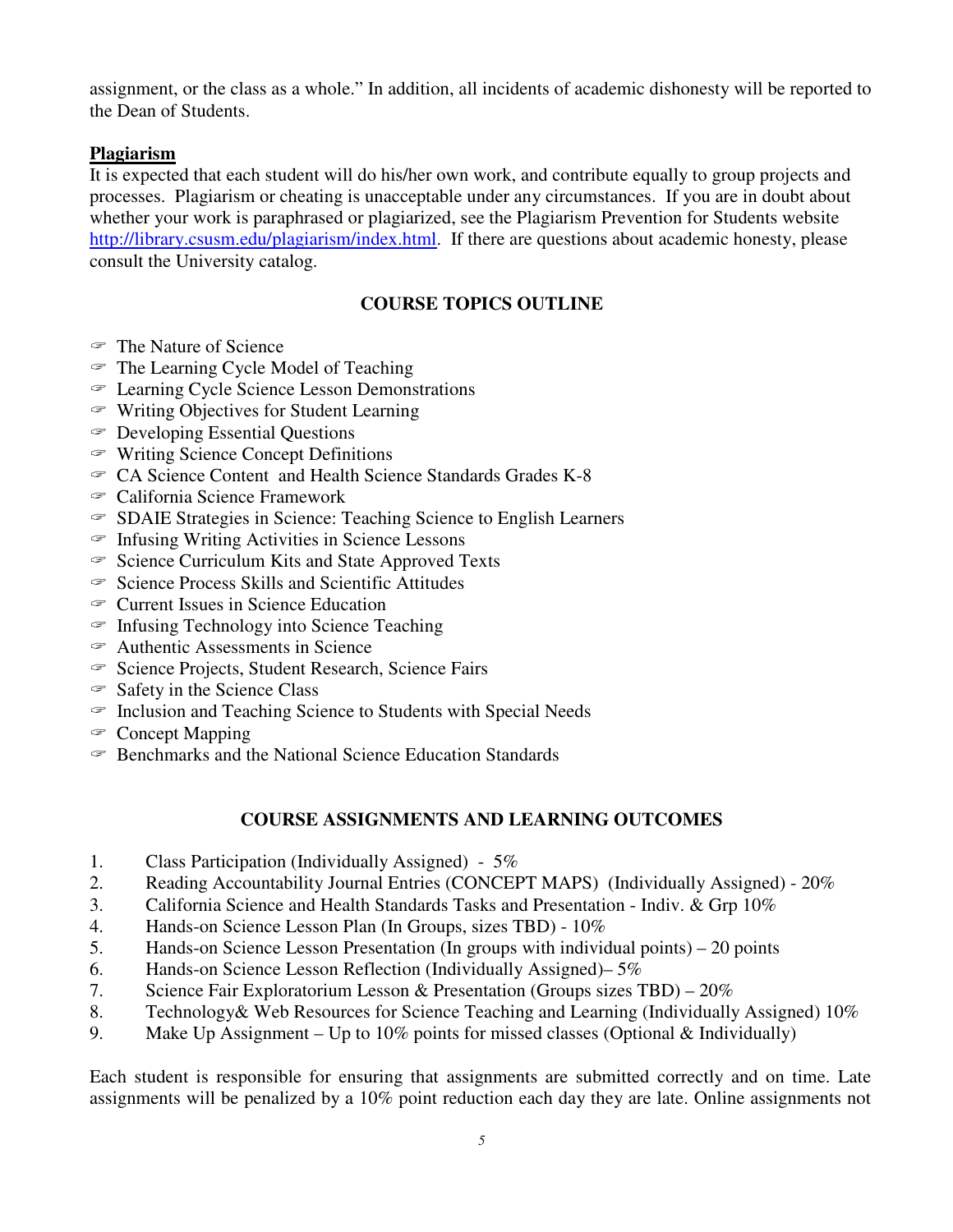correctly posted do not count as submitted and will be subjected to the late assignment policy. Keep digital copies of all assignments for your Credential Program TPE Portfolio where necessary.

## **STANDARDS FOR PERFORMANCE - CRITERIA FOR GRADING ASSIGNMENTS**

- A. 90-100%: Outstanding work on assignment, excellent syntheses of information and experiences, great insight and application, and excellent writing.
- B. 80-89%: Completion of assignment in good form with good syntheses and application of information and experiences; writing is good.
- C. 70-79%: Completion of assignment, adequate effort, adequate synthesis of information, and application of information and experiences, writing is adequate.
- D. 60-69%: Incomplete assignment, inadequate effort and synthesis of information, writing is less than adequate.

The above criteria will be applied in conjunction with specific assignment rubrics

Grades will be determined by points earned:

 $A = 93-100$   $C + 77-79$  $A = 90-92$   $C = 73-76$  $B+ = 87-89$  C- = 70-72  $B = 83 - 86$   $D = 60 - 69$  $B - 80 - 82$   $F = 0 - 59$ 

### **ASSIGNMENT DESCRIPTIONS**

## **1. Active Participation and Collaboration: 5%**

 Teacher education is a professional preparation program and students will be expected to adhere to standards of dependability, professionalism, and academic honesty.

 Grading will include a component of "professional demeanor." Students will conduct themselves in ways that are generally expected of those who are entering the education profession, including the following:

- On-time arrival to all class sessions and attendance for the entire class period
- Advance preparation of readings and timely submission of assignments
- A positive attitude at all times
- Active participation in all class discussions and activities
- Respectful interactions with the instructor and other students in all settings
- Carefully considered, culturally aware approaches to solution-finding

 **Class Discussions and Participation:** Students will engage in active learning each class session, and will be expected to actively participate. You may loose points for lack of participation based on the following criteria:

- • Do you participate in class discussions productively, sharing your knowledge and understandings?
- Do you interact productively with your peers, taking on a variety of roles (leader, follower, etc.)?
- Do you contribute appropriately to group work—do you "do your share"?
- Are you able to accept others' opinions?
- Are you supportive of others' ideas?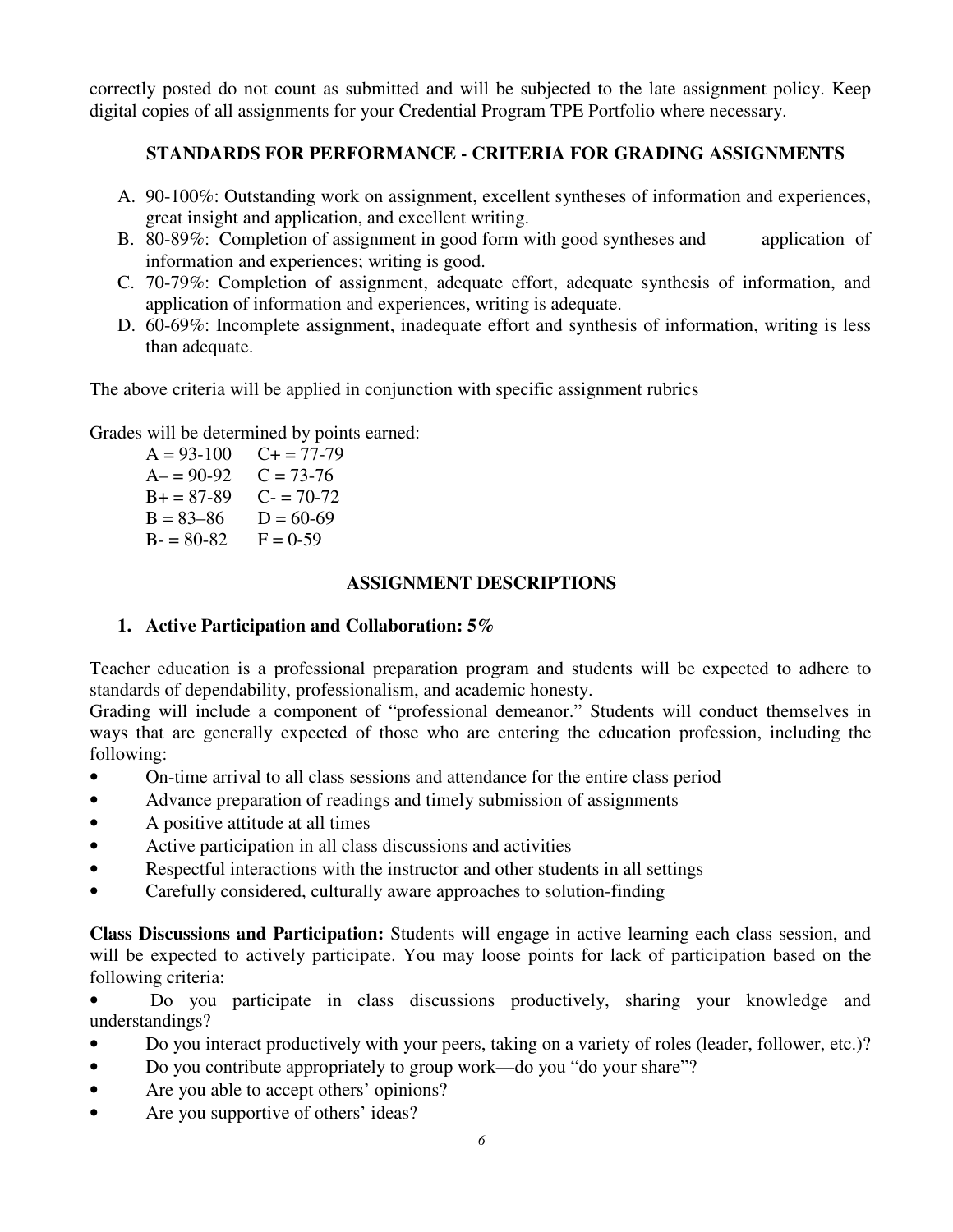• Do you support your peers during their presentations?

 • Can you monitor and adjust your participation to allow for others' ideas as well as your own to be heard?

## **2. Concept Maps – 20% points - See class schedule for due dates**

 Assigned readings from the course text provide an important foundation for your increasing understanding of science content and how to effectively teach science. Three or four chapters from the course text *Teaching Science to Science: An Inquiry Approach*, will be designated for reading on specific class meeting (see class schedule for chapter assignment). To demonstrate your comprehension of the readings, and assist you with meaningful class participation, you are asked to respond to specific the science content-related reading assignments by completing a reading accountability journal entry in the form of a Concept Map. The concept map will be due at the beginning of class time on the dates corresponding to the date the readings are assigned. You will only receive credit points if the concept map is completed by the start of class on date indicated in the schedule.

You will choose one of these chapters and read it to develop an in-depth understanding of its contents. For the chosen chapter, you will prepare a concept map (that has 15-25 concepts with linking words), using correct **concept mapping procedures**. The concept maps should be generated using a concept mapping software of your choice. Some recommended software include; Inspiration (Available on all public university student computers and at www.inspiration.com). Other free concept mapping software is available through common internet search tools. You must print and bring a copy of your concept map to class. Put your name, chapter and date when the reading was assigned at the top of each page. You will be asked to share your concept maps with your peers at the beginning of each class session. You should be prepared to share in depth the breadth of your concepts presented in the chapter you read. Individuals will be called on randomly to share their concept maps in class. You will automatically lose half the points on the day's concept map if you are unable to share the concepts with the class.

Each concept map has a possible total of 4 points based on the following criteria:

- a) Map shows clear hierarchy or relationship
- b) The Map includes at least 15 concepts
- c) Maps cover the depth of the science content in the assigned chapter
- d) Maps use 1-2 words or nouns for Concepts (not sentences)
- e) Maps use verbs or prepositions for linking words between concepts

## **3. California Science Framework and Health Science Content Standards Activity - 10%**

 Purpose of the assignment: To read a portion of the California Science Framework and the Standards for an assigned grade level. You will write your individual response to the readings. Then you will work with your partner to prepare and do a presentation to the class. It is essential for you to do the reading and the write-ups BEFORE you meet with your partner.

#### **Task I: Framework Summary Response: (Individual) – 5 pts**

- • Read the first part of the California Science Framework, up to page 32. This includes Board Policy, the Introduction and Chapters One and Two.
- Think about the reading holistically.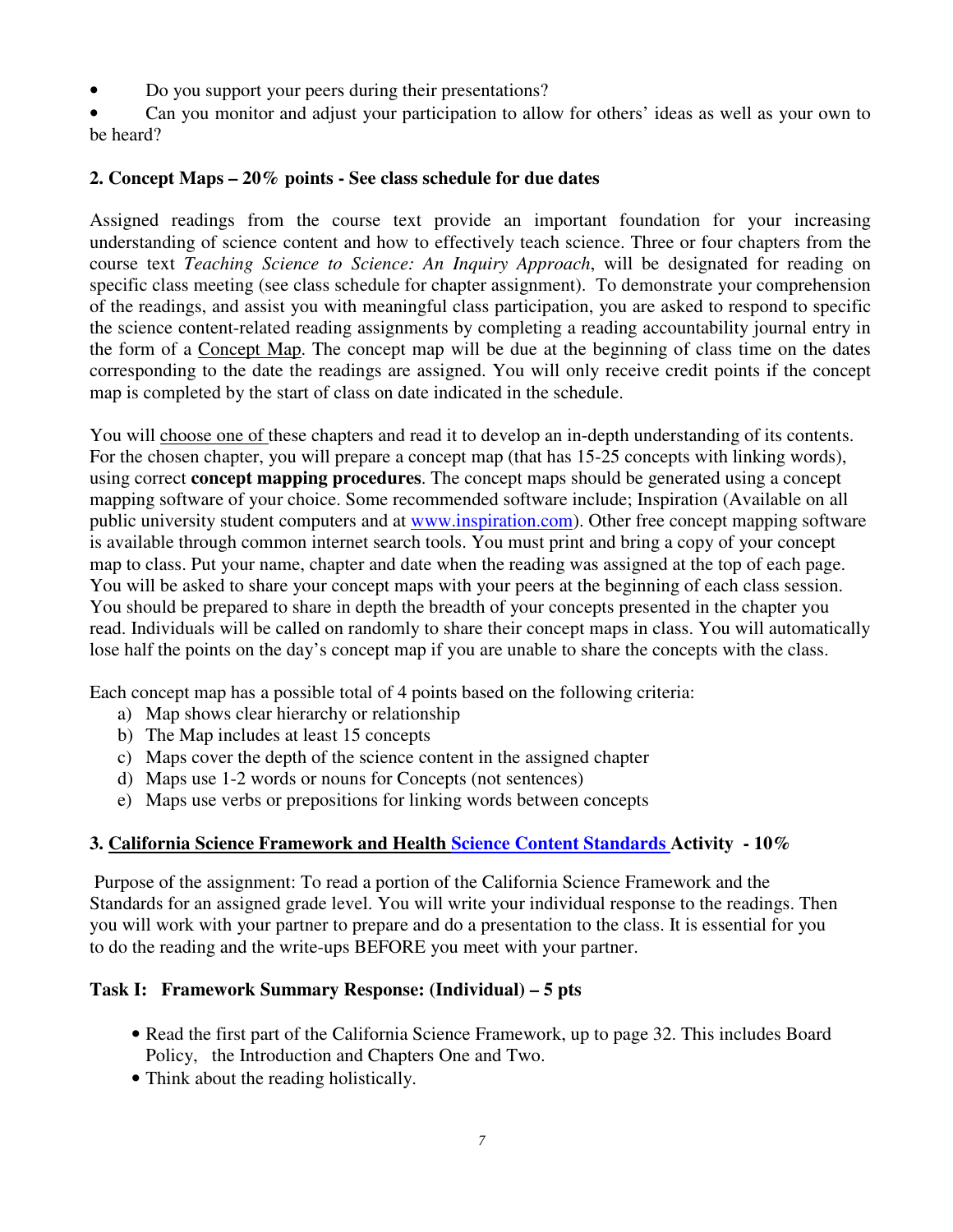• Type a response to the reading (about one page long), in your own words, that answers these questions: What were the most important ideas addressed in the reading? How does science teaching differ from instruction in other subjects? What are the most important elements of a strong science instructional program?

 Come to the next class session (#2) prepared to discuss the questions and turn in your answers. At least one full page of text is required. Turn in a hard copy of Task I in class on the second class session and post on the Cougar Courses class page under the appropriate link.

## **Task II A: Grade level Science Content Standards Response: (Individual) – 10 pts**

 Using the standards for your assigned grade level, pick a line item from physical science, life science, and Earth science. For each one, come up with a brief description of an activity that children in that grade can do that **also** addresses one of the Investigation and Experimentation standards for the grade.

 You should end up with three sections for science, each of which includes a content line (physical, life, or earth science), an Investigation and Experimentation line, and a 2-5 sentence description of an activity that combines the two. See example on page 8.

### **Task II B: Grade level Health Education Content Standards Response (Individual) – 5 pts**

The Health Education Content Standards for California Public Schools are categorized into 8 Health Content Standards: Essential Health Concepts; Analyzing Health Influences; Assessing Valid Health Info; Interpersonal Communication; Decision Making; Goal Setting; Practicing Health Enhancing Behaviors; and Health Promotion. These 8 content standards are included in 6 Health Content Areas: Nutrition and Physical Activity; Growth, Development & Sexual Health; Injury Prevention and Safety; Alcohol, Tobacco, and Other Drugs; Mental, Emotional, and Social Health; and Personal and Community Health.

For the same grade level assigned to you for Task II A, you will select one Health Content Standard under one of the Health Content Areas and write an activity that students in that grade level can do.

 You should end up with one section for Health Education, which includes one Health Content area, one Health Content Standard, and a 2-3 sentence description of an activity that reflects both.

## **Hard Copy due date: Class session 2. Upload your Task II A AND Task II B (One document) to Moodle session 2.**

The complete write up for Tasks II A and II B should be no more than two pages. See page 9.

### **Task III: Team preparation and presentation – (in class with your team)** – 10 **pts**

 Get together with your team. Look at the activities that were collectively written up for Task II A. Choose one activity. Then...

 $\triangleright$  As a team, word process a lesson sketch/description for the activity (with a lesson title, science content and Investigation and Experimentation standards, learning objectives, an assessment plan, and a brief but detailed description of the activity).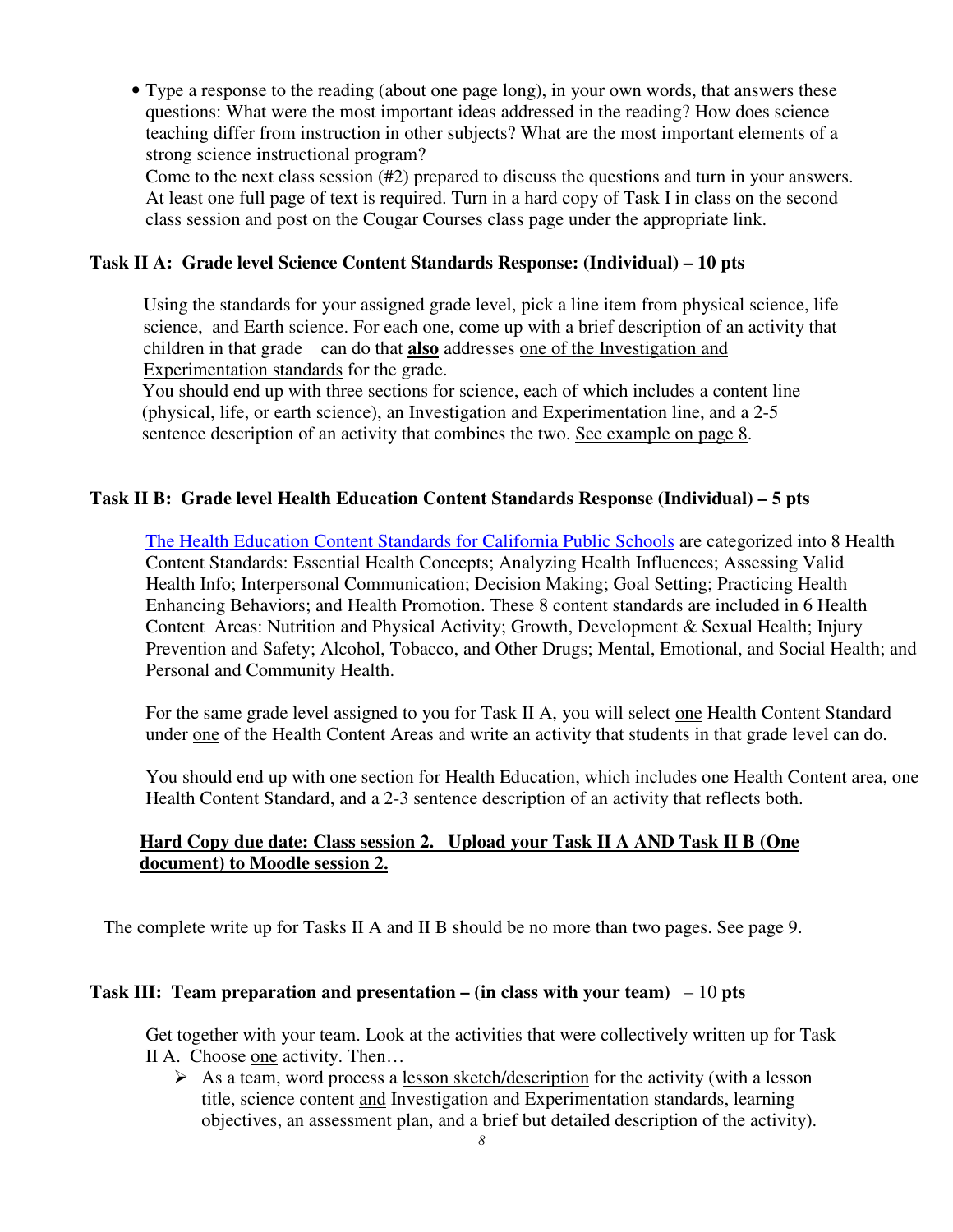Make sure you quote the standards on which your lesson plan is based. Add group lesson sketch to group PPT below.

- $\triangleright$  As a team, come up with a brief overview of the Science Standards for your grade. Don't try to give us every single line of the standard. Summarize it in such a way that we see generally what students are supposed to learn in Physical, Earth, and Life Science and in Investigation and Experimentation in that grade—the Big ideas. On a PPT, list the competencies indicated in the Science Standards for your grade. Upload your group PPT to Moodle session 2.
- $\triangleright$  In 10 minutes or less, present your lesson plan sketch and science standards overview to the class. Be prepared to explain why your lesson activity represents really good science for kids.
- $\triangleright$  Each team member should also add to the group PPT his/her Health Content Standard/Health Content Area idea (i.e., Task II B)

 Your grade for this assignment will be based on the content and quality of your presentation, and the level of collaboration with your team.

Hard Copy of Lesson Sketch due date: Class session 2: Upload the group lesson sketch done for Task III and the group PPT to Moodle session 2.

## **Sample Response to Assignment Tasks II A and II B**.

Grade Four

Physical Science

 1b. Students know how to build a simple compass and use it to detect magnetic effects, including the Earth's magnetic field

Investigation and Experimentation

6f. Follow a set of written instructions for a scientific investigation.

Activity

 Following directions from the Internet, the students will work in partner pairs to build compasses, using paper cups, thread, a needle and a magnet. They will observe and record the action of the compass indoors and outdoors, and in proximity to various objects.

Life Science

 2c. Students know decomposers; including many fungi, insects, and microorganisms, recycle matter from dead plants and animals.

Investigation and Experimentation

6c. Formulate and justify predictions based on cause-and-effect relationships.

Activity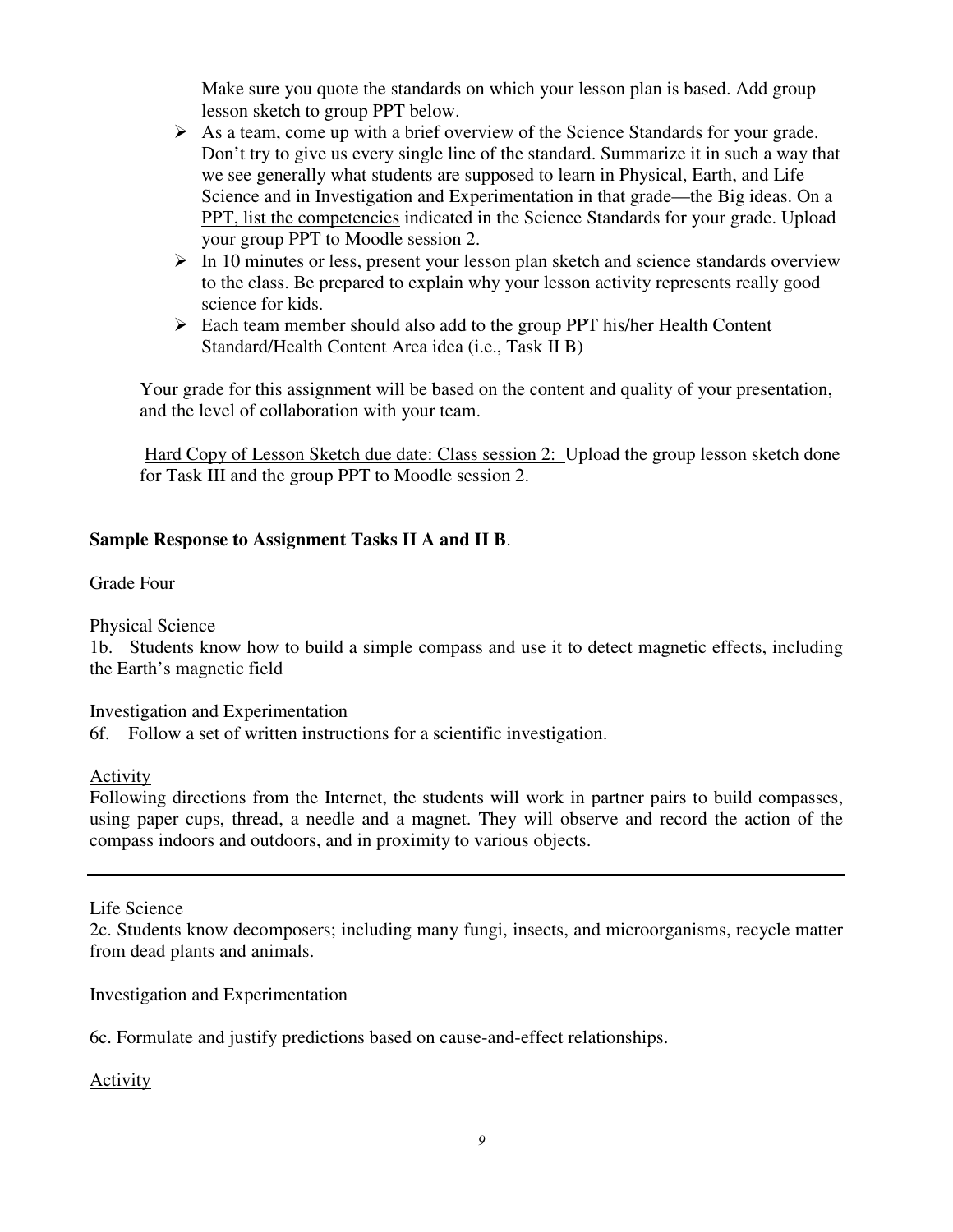The students will predict the growth of mold on bread that has no preservatives. They will observe and record the progress of the mold in various circumstances (if the bread is left in the open air, if the bread is in a closed sandwich bag, etc.)

Earth Science

 5c. Students know moving water erodes landforms, reshaping the land by taking it away from some places and depositing it as pebbles, sand, silt, and mud in other places (weathering, transport, and deposition).

 Investigation and Experimentation 6b. Measure and estimate the weight, length, or volume of objects.

Activity

 In groups of four, students will create landforms (using common dirt) on cookie sheets. They will add measured amounts of water to their landforms, and will collect and measure the dirt that runs off.

 Health Content Area: Nutrition and Physical Activity Health Content Standard 1.8.N - Identify ways to increase and monitor physical activity*.* 

Activity

 In pairs, students will take turns in a jump rope activity. Starting with 5 jumps and increasing the jumps by 5, they will observe and record the maximum number of jumps that their partner can comfortably complete.

# **4. Hands-on Science Lesson Plan –***10% -* **See class schedule for due dates**

 The spirit of the assignment is to develop and teach a particular kind of a science inquiry lesson that teaches both science process skills and science content using the learning cycle instructional model.

 You will work in groups of three to create and lead a science lesson based on the Learning Cycle Model of Instruction. You will prepare and teach this lesson to your classmates. Use activities from the textbook, Internet sites or other science resources. The team should teach the lesson as you would to elementary or middle school students.

 The lessons should include hands-on activities that emphasize specific science process skills and specific science concepts. The Exploration and Application phases of the Learning Cycle require different hands-on science activities and manipulatives. Hands-on activities are NOT reading or completing worksheets (though they may require students to read something or complete lab observation sheets).

 Your lesson plan should also identify and explain Strategies for English language learners and adaptations for students with special needs and adaptations for GATE students.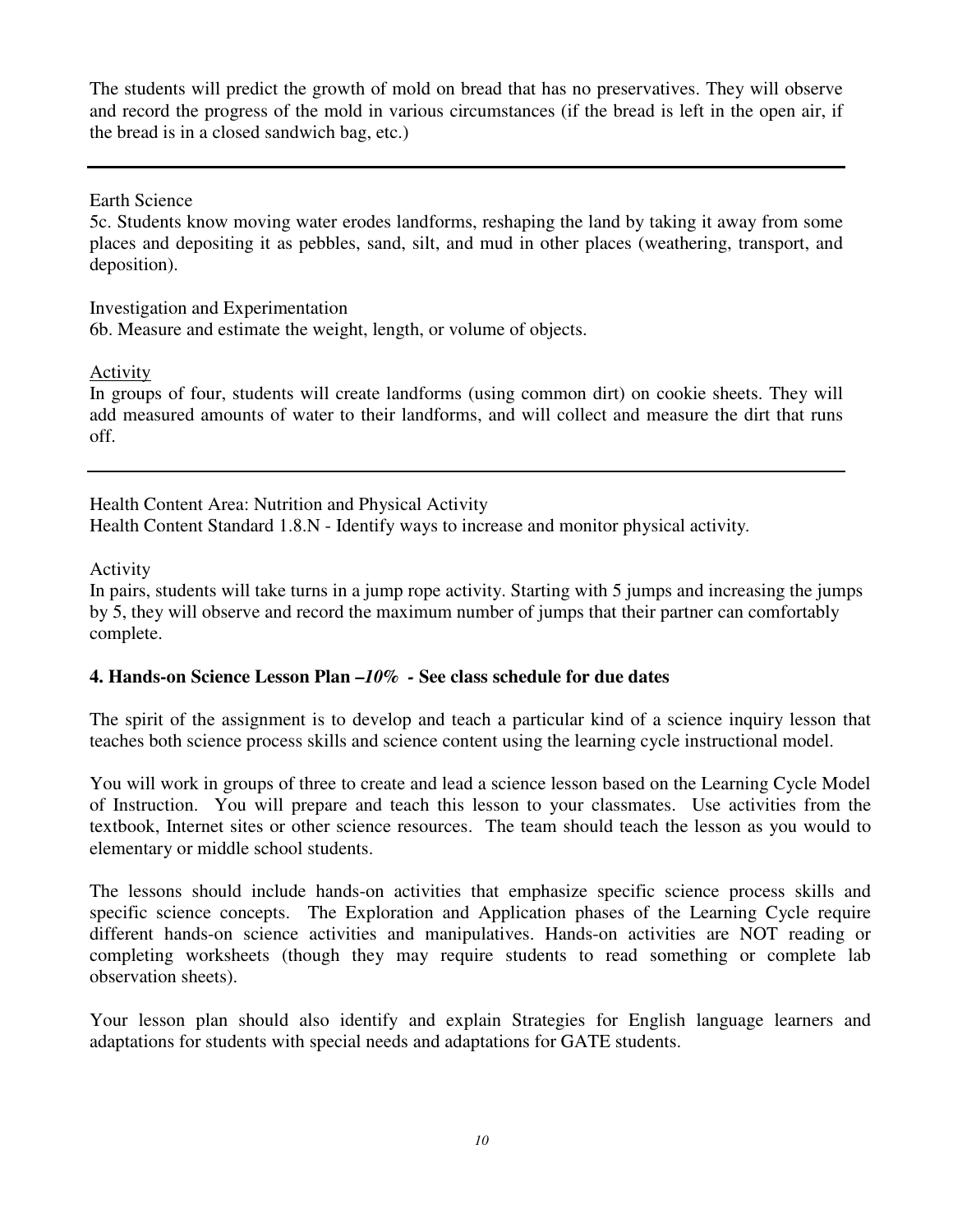#### **Lesson Plan Elements**

 **Lesson Title**: *What is the title of your lesson?* 

**Grade Level**: *What is the grade level of your lesson?* 

**Content Area**: *Example: Life Science, Physical Science or Earth Science* 

**Subject Matter**: *Example: Heat Transfer, Plant Reproduction, The Digestive System, etc* 

 **Time period for the learning experience**: *How long will the lesson be?* 

 **California Science Content Standards**: *Include at least 1 science area (life science, physical science, or earth* 

*science) standard AND 1 Investigation/Experimentation* 

*standard.* 

Lesson objective(s) based on the content standards: What do you want students to be able to do? **Science Concept(s):** What Big Idea(s) are you trying to teach? Do NOT say "The students will \_\_\_\_." **Essential Questions**: List at least two essential questions specific to the concept that you want able to the BIG and should Write in complete sentences. Use an action verb and explain how students will demonstrate their new knowledge and understanding. Example: "The student will demonstrate understanding of  $\begin{array}{ccc}\n\ldots & \ldots & \ldots \\
\ldots & \ldots & \ldots & \ldots\n\end{array}$  "The student will be able to  $\ldots$ (That is an objective, not a concept.) *Example: Electricity is a form of energy generated by the flow of electrons through a conducting substance.*  students to be able answer during the lesson. What is it that students should be answer by having successfully participated in your lesson? These are based on Ideas (tied to the learning objectives) of your lesson to focus student learning be high order questions (see Bloom's Taxonomy). *Examples: How does sound travel? (Also: Explain how sound travels.) How is frequency related to the volume of a sound? How can you prove that air is a real substance that occupies* 

*space?* 

 **Class Description -** For the purpose of this assignment, the class description must include English Language Learners, Special Education Students and GATE students

> *Type of class (self contained, subject specific), time of year, general background of students learning in relationship to new learning (challenges and prior learning)*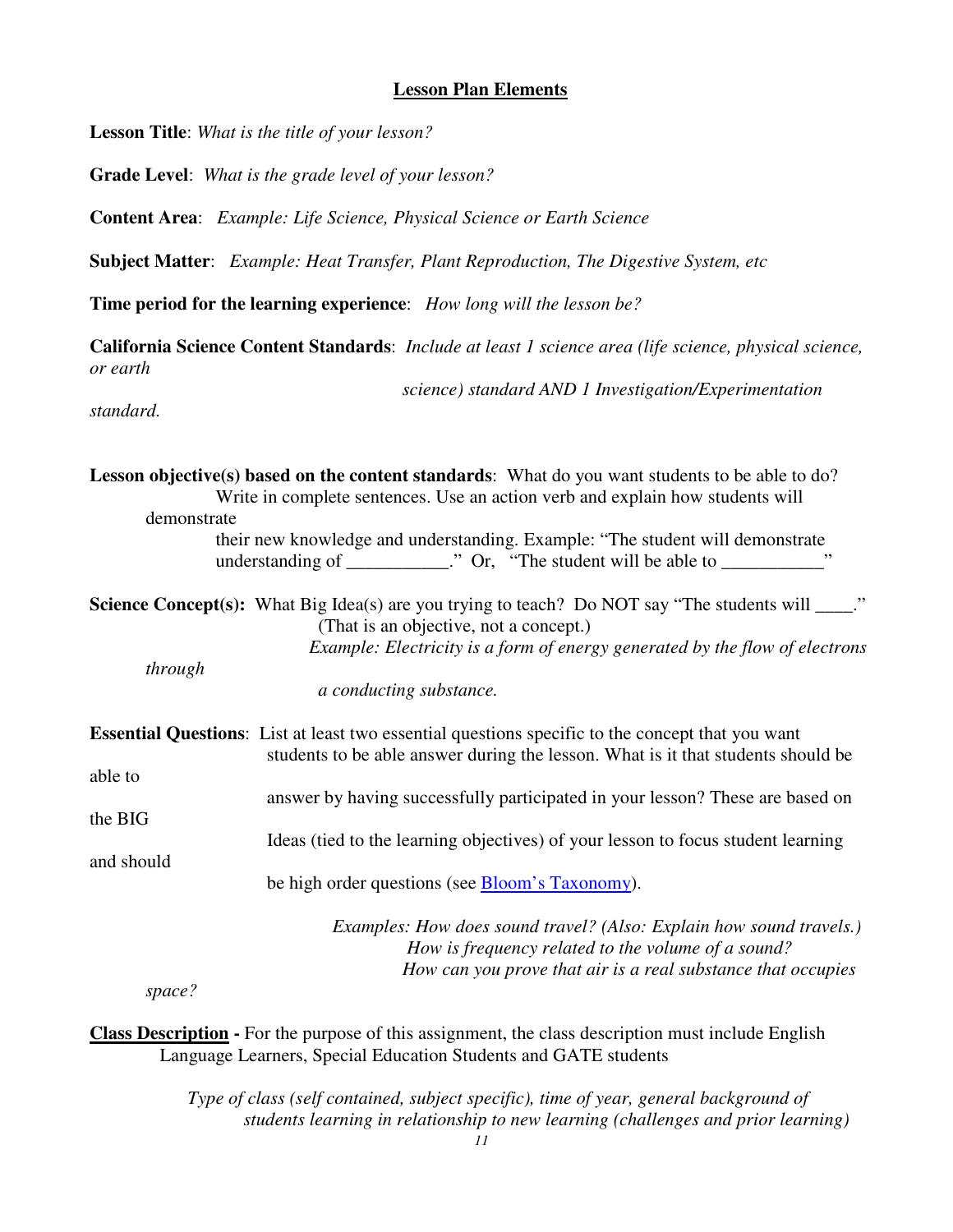*English Learners: Special education: GATE Students/Advanced Learners/Accelerated Learners Remaining students:* 

#### **Developmental needs of the students at this age**

 *Learning needs and developmental, age-appropriate skills needed by your students based on grade level.* 

 **Student Groupings**: *How will you group students for instruction?* 

 **Materials/Resources/Technology:** *What does the teacher need? What do the students need?* 

### **Assessment Plan**

 **Note:** Goals/objectives that will be assessed are based on the content standards and are tied to the Big Ideas (concepts) in your lesson.

*Types of assessment: Prior knowledge (pre assessment), Formative (progress monitoring), Summative (final product)* 

*Description and Purpose of each Assessment Category* 

*Feedback strategies: How students will be informed of specific successes and challenges?* 

*Description and Purpose of Differentiated/Adapted Assessment Methods for ALL the following:* 

 • *English Learners* 

*.* 

- • *Learners with Special Needs* 
	- *Learning Disability*
	- *Physical Disability*
- *GATE Students/Advanced Learners/Accelerated Learners*

*How assessment results will be used to inform instruction:* 

#### **Criteria for Assessment**

What criteria will you use to grade the assessment? How will you know if a student has successfully  *completed the assessment and accomplished the learning goals? What will they do to show you they have succeeded?* **NOTE:** Criteria are based on the science content standards and the learning goals/objectives in your lesson plan.

#### **Lesson Procedures/ Instructional Strategies**

Explain the procedures thoroughly for each phase of the Learning Cycle. Include what the teacher will do and what the students will do.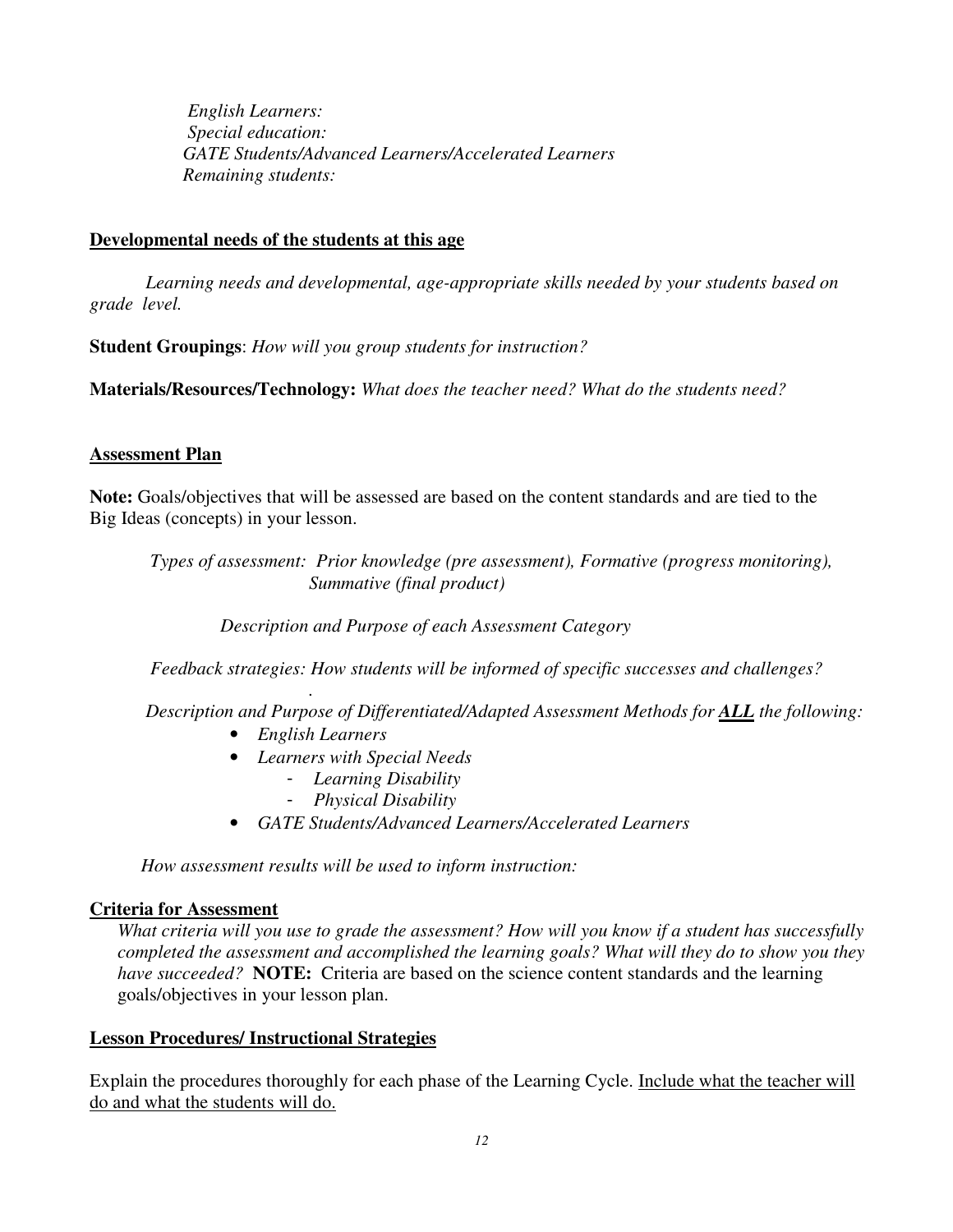**Engagement:** How will you focus/motivate students during this anticipatory set?

## **The Learning Cycle:**

- a) **Exploration:** (Begin with students making predictions; then have a hands-on SCIENCE activity.)
- b) **Concept Invention** (Make sure students share and discuss data and ideas in the first part of this stage):
	- 1. Students share their ideas, data, knowledge and questions gathered from Exploration phase.

 $2.$  explanations of science concepts. 2. Teacher introduces students to new terms, new information and provides further

c) **Concept Application** (Should be a  $2<sup>nd</sup>$  hands-on SCIENCE activity that extends students' thinking and learning from the two previous phases.

## **Differentiation and/or accommodation of instructional strategies and activities for EACH of these student populations (one student per population) described in your lesson plan:**

Instructional Adaptations and/or Accommodations (3) for ELL students:

- •
- $\bullet$ •

Instructional Adaptations and/or Accommodations (3) for students with special needs (SPED):

- •
- •
- •

Instructional Adaptations and/or Accommodations (3) for GATE students

- •
- •
- •

# **Also include at the end of the Lesson Plan document:**

**Science Content Background:** 1-2 pgs minimum summary of the science content background that teachers need to know to effectively teach the lesson (goes beyond lesson content knowledge a teacher needs to know).

**Web Sites**: At least 3 interactive relevant (K-8) science web sites with descriptions

# **Three (3) Applications to everyday life and explanations**

 **Two (2) examples of children's literature on your science topic-** Bring books to class if possible during the day of the presentation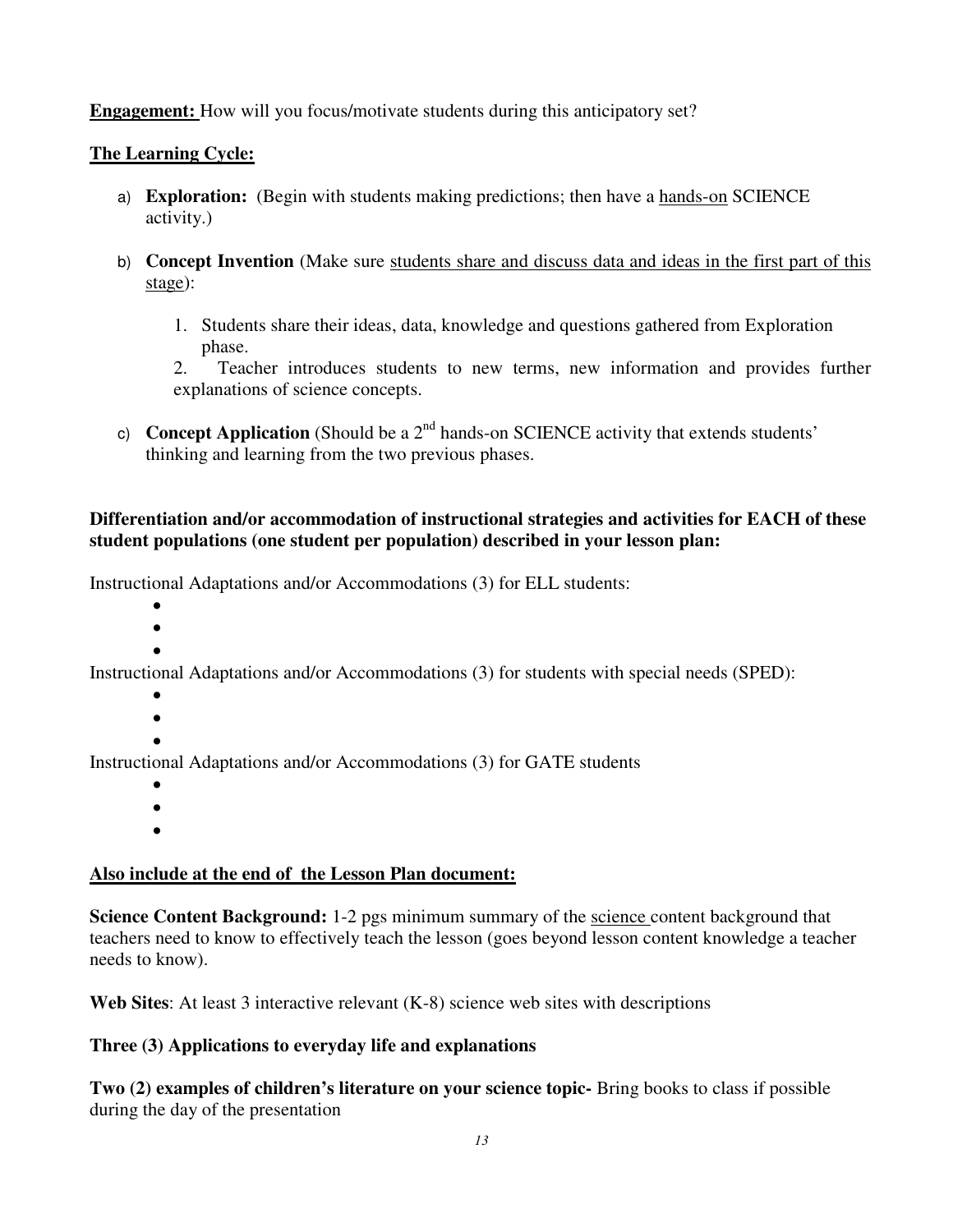**References:** Title, author, publisher, year of all resources consulted for lesson plan concepts/ideas/activities.

### **5. Hands-on Science Lesson Presentation – 20% (See Appendix B for the assignment rubric) See class schedule for due dates**

 Each team will be allocated a maximum of 30 minutes of class time to teach their lesson. Prepare a PowerPoint Presentation to use in your lesson. The presentation should include a detailed explanation of the science content, as well as a list and definitions of science concepts important to the lesson. Include a list of websites (with short descriptions) that address the science topic and concepts through simulations, graphics and movies. You should have links to these web sites and show examples during the lesson.

 **Begin Exploration with students making predictions or answering essential questions or completing a challenge**. You should take the activities "off the paper" and require students to use the science process skills with science manipulatives. **You need to know and demonstrate the stages of the Learning Cycle, or you will not be given credit for your lesson.** Be sure you understand the concepts you are emphasizing, and that you can explain them. The lessons should be developmentally appropriate for K-8 grade students, and should follow the NSTA Safety Guidelines.

Bring one copy of your lesson plan to class for the instructor on the day of your presentation and post a copy of the lesson plan on the online forum of the Cougar Courses page for access by your classmates.

### **6. Hands-on Learning Cycle Lesson Reflection – 5% points: Due one week from the date of your presentation**

 After teaching the lesson in class, you should each complete a lesson reflection. The reflection should include strengths, weaknesses, and recommendations for improvement addressing the following questions:

- • Why were the instructional strategies and student activities appropriate for this class based on learning objectives and student development needs?
- • How did the instructional strategies and activities address the development need of these students?
- • How did the instructional strategies and student activities help the students make progress toward achieving the state adopted academic content standards for student in this content area?
- • Explain the strengths and weaknesses of your lesson and assessment in relationship to the learning goals/objectives. Describe your alternative assessment based on the potential gaps in the students learning.

 *\*No longer than 2 pages* 

## **7. Science Fair Exploratorium Lesson & Presentation: 20%**

 Develop an inquiry activity that uses a discrepant event appropriate for elementary students. You will work in groups as assigned in class.

 You will prepare a hands-on science lesson and poster about a discrepant event that leads to a science concept. You will present the lesson at an Elementary School Science Exploratorium. The audience will be 4/5 grade students at an elementary school to be identified later in the semester. Be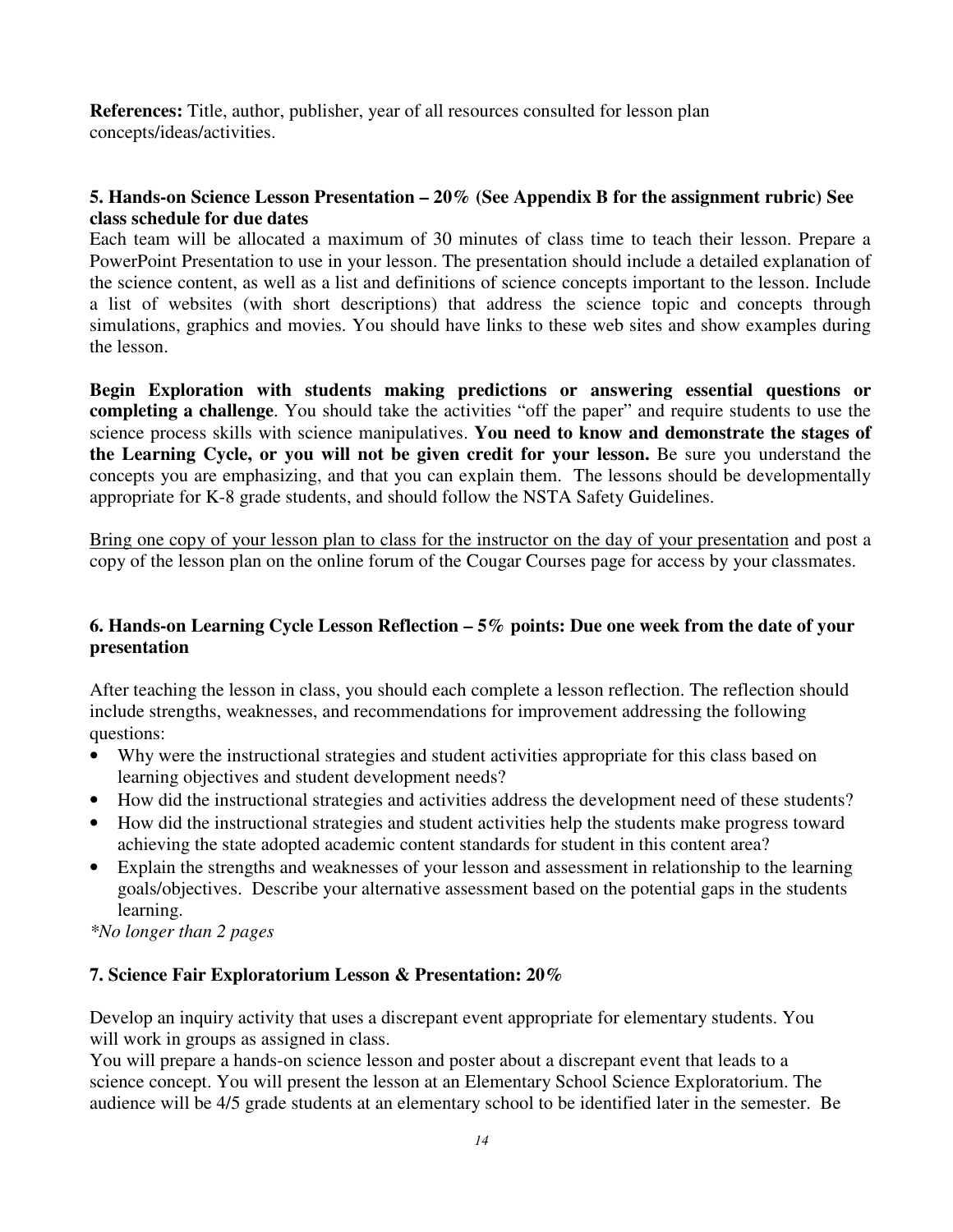sure you understand the concept(s) you are emphasizing, and that you can explain it. The activity should be developmentally appropriate, and should follow the NSTA Safety Guidelines. The activity should include hands-on tasks and should emphasize particular science concepts. The activity should allow students to explore and then you will explain the concept behind the activity.

 On the day of the fair, you will do the activity repeatedly (about 10 times) to teams of about 7 students.

Turn in your typed Lesson Plan with your names at the top and REFERENCES at the bottom.

- 1. Science Concept (and definition) you are teaching. Write it out in a complete sentence. Do not say "The students will \_\_\_\_." (That is an objective, not a science concept.)
- 2. Lesson Objectives
- 3. California Science Content Standards addressed
- 4. Exploration Activity
- 5. Concept Invention
- 6. Concept Application Activity

### 8. **Technology & Web Resources for Science Teaching and Learning – 10 points See class schedule for due dates**

 Technology provides unique resources for teaching and learning in science. In this assignment, you will apply your understanding of web-based resources to specific science lessons. This assignment is tied to your Capstone research project in ID 381. In the capstone research project, you will be conducting a scientific research on a given science topic. In this assignment, your task is to think about how you can invite K-8 students to participate in some aspects of your resource project through the use of a webquest.

Procedures to follow:

a. Read Chapter 3 in the Friedl Text.

 b. You will integrate technology in your capstone research project by providing opportunities for K-8 students to use technology to explore or access the content and/or skills associated with your capstone project by creating a webquest tied to your project research. Use filamentality or a similar webquest creation template. Your webquest must include but not limited to the following:

**Introduction** – What is the task about and what learning objectives will it achieve

 **Task** - What will the students do? Describe the task that you will assign to students. This may be framed as a "challenge" task.

**Process**: How will the students go about doing the task?

 **Resources**: What resources are available for students to complete the task (should include web resources)

**Product**: What products (student work) will the students generate from the webquest?

 **Evaluation**: How will the products be assessed and evaluated? Include the rubric that will be used.

 **Your final webquest will be submitted as a link through the Cougar Course site and you will share your webquest as part of your capstone project presentation. Credit for this assignment includes the webquest itself and the presentation.** 

 **9. Make-up Assignment up to 10%: 5% points make up for each missed class or late arrivals/early departures**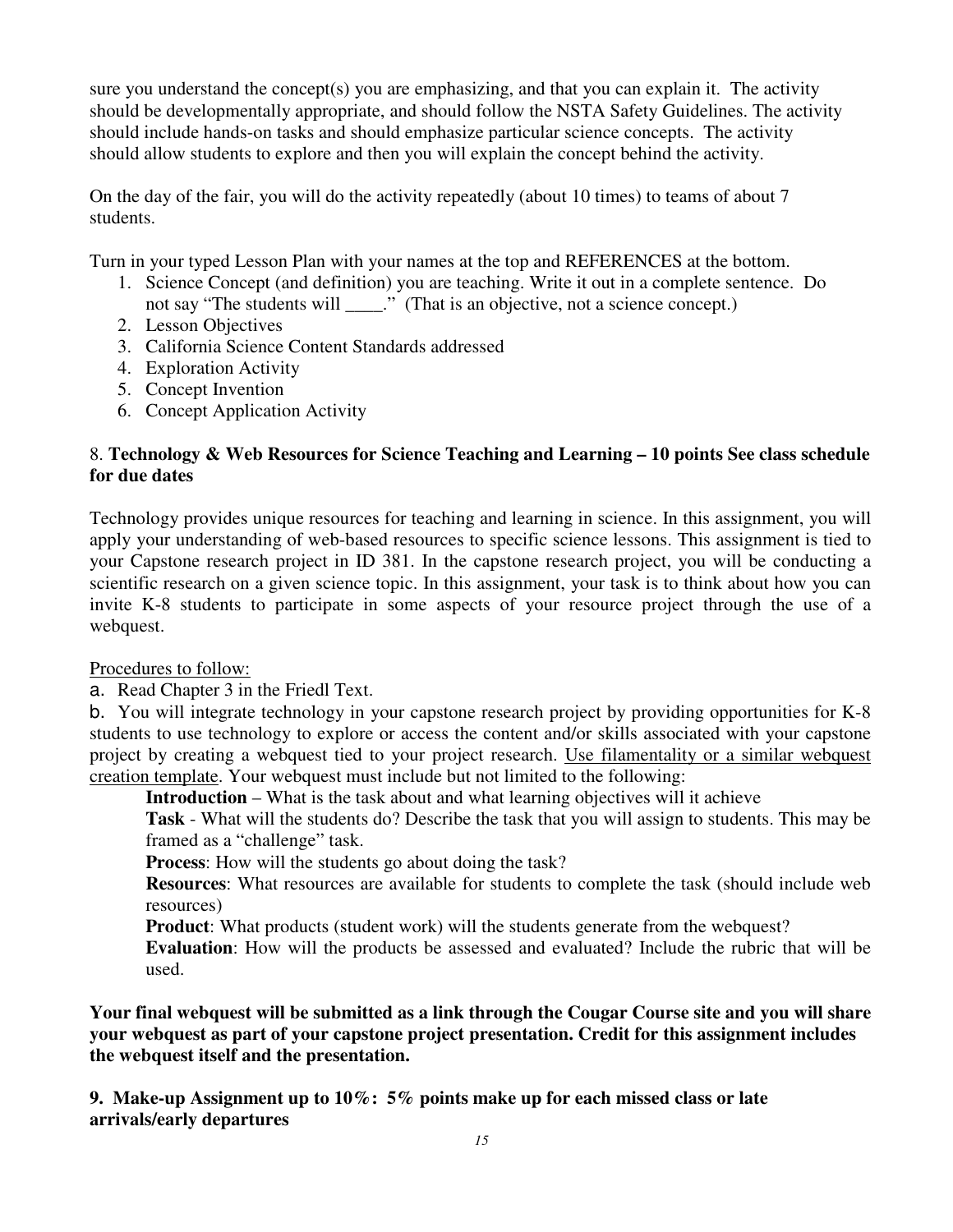By completing this assignment you have the opportunity to offset penalty points for missing up to two entire classes or a combination of up to three late arrivals and/or early departures or points missed on other assignments. Attend a science related informal site or formal event or presentation equivalent in time and effort to one class session (3 hrs). This could be a field trip, museum, lecture or some other equivalent experience that will assist you either directly or indirectly in becoming a science teacher and expands your science knowledge. Your choice! But you may not use an activity attended prior to the first day of this class! However, you may revisit a site you have previously visited.

 To complete this assignment: 1) Visit a science related informal site or formal event or presentation; 2. Participate and learn some knew scientific knowledge and new ways in which the activity improves are can be used to teach science. Document through pictures and video or artifact collection where possible 3) Prepare a written summary of your visit documenting what you did for the 3 hours you were at the site, what science ideas and concepts you learned from the visit or presentation and how the visit or presentation can be applied to teaching in K-12 environments; 4) Post your write up to the Cougar Course site related forum; 5) do a 5 minute PowerPoint presentation to the class during class one of the classes addressing the what you did, what you learned, how it can be applied, highlighting resources from the site . Discuss with the instructor about the class time in which you may do the presentation. The presentation must be done during one of the scheduled class sessions.

| <b>Class</b>   | Date | <b>Topic</b>                                                                                                                                                                                                       | <b>Readings &amp; Work Due</b>                                                                                                                                                                                                                                                                                                                                                                                                          |
|----------------|------|--------------------------------------------------------------------------------------------------------------------------------------------------------------------------------------------------------------------|-----------------------------------------------------------------------------------------------------------------------------------------------------------------------------------------------------------------------------------------------------------------------------------------------------------------------------------------------------------------------------------------------------------------------------------------|
| 1              | 8/29 | <b>Course Overview</b><br>The Nature of Science and Inquiry<br>Process in Science<br>How do we make decisions about<br>what to teach and how we teach<br>it?                                                       | Bring Syllabus to class                                                                                                                                                                                                                                                                                                                                                                                                                 |
| $\overline{2}$ | 9/12 | What are the overarching themes<br>that we want our students to learn<br>in science?<br>-Focus on standards and<br>Frameworks<br>-Focus on sequencing instruction                                                  | - Read Chapter 1 & 2 of Teaching Science to<br>Children<br>- Read the CA Science Framework pgs 1-32<br>- Bring Science Content Standards (K-8) to all<br>classes.<br><b>DUE: Framework and Standards Task I</b><br>(individual)<br>Due: Framework & Standards Task II A & II B<br>(Individual). Post to Moodle<br><b>Framework and Standards Task III &amp;</b><br>presentations due (team). Post to Moodle -<br>(one posting per team) |
| 3              | 9/19 | How shall we sequence the<br>learning activities so that students<br>can learn the intended themes?<br>-Focus on using the Learning<br>Cycle to teach science as inquiry<br>- Instructor-Lead Hands-on<br>Activity | - Read Learning Cycle Handout and bring a copy to<br>class<br>- Read Chapter 4 or 5 or 6 of Teaching Science to<br>Children<br>- CONCEPT MAP #1 on one of Ch. 4, 5, 6 due                                                                                                                                                                                                                                                               |

 **APENDIX A: Tentative Class Schedule**